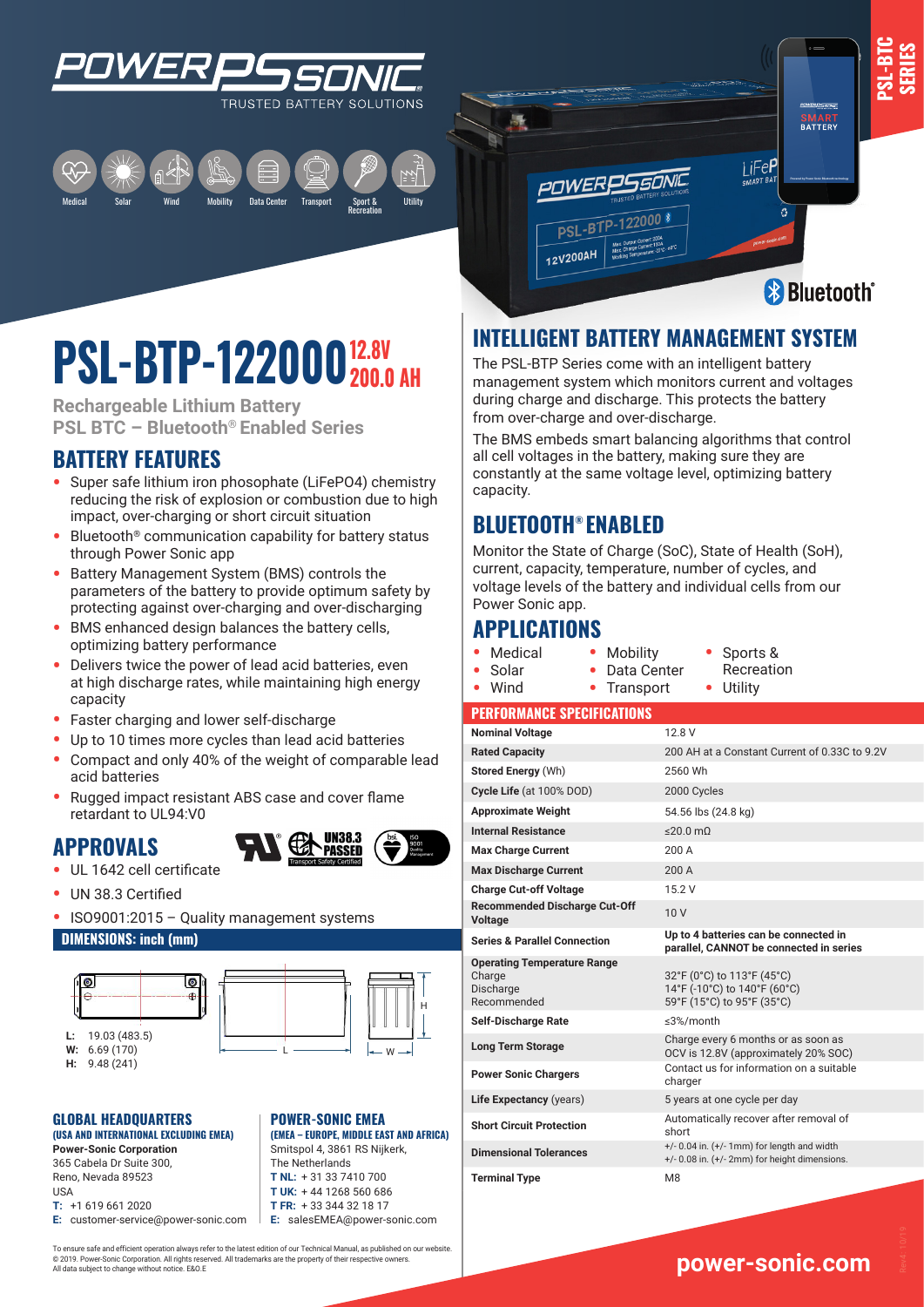

## **CAPACITY OF LiFeP04 vs. LEAD ACID AT VARIOUS CURRENTS OF DISCHARGE**

*WER* 



TRUSTED BATTERY SOLUTIONS

#### **DISCHARGE VOLTAGE PROFILES AT VARIOUS RATES 25°C AMBIENT TEMPERATURE**



**Capacity (% rated)**

#### **DISCHARGE VOLTAGE PROFILES AT 0.5C DISCHARGE RATE VARIOUS AMBIENT TEMPERATURES**



#### **CYCLE LIFE vs. VARIOUS TEMPERATURE 0.2C CHARGE/0.5C DISCHARGE @ 100% DOD**



## **CHARGING CHARACTERISTICS (0.2C AMP @ 25°C)**



# **PSL-BTP-122000** 200.0 AH

**Rechargeable Lithium Battery**

**PSL BTC – Bluetooth® Enabled Series**

## **BENEFITS OF LITHIUM**

Lithium offers several perormance benefits versus it's sealed lead acid (SLA) equivelant. A lithium battery's capacity is independent from the discharge rate and provides constant power throughout it's discharge. The degredation of a lithium battery at a high temperature is significantly reduced in comparison to SLA.

Lithium has ten times the cycle life as SLA at room temperature. Even at an elevated temperature, lithium still has increased cycle life over SLA at room temperature.

Lastly, Lithium charging follows a similar charging profile as SLA, Constant Current Constant Voltage (CC/CV). However, lithium can be charged faster, without the need for a maintenance float charge.

#### **BMS TECHNICAL SPECIFICATIONS**

| Over-charge                                     |                                                                                             |  |
|-------------------------------------------------|---------------------------------------------------------------------------------------------|--|
| Over-charge protection voltage for each cell    | 3 8 V                                                                                       |  |
| Over-charge release voltage for each cell       | 3.6V                                                                                        |  |
| Over-charge release method                      | Protection releases when all cell<br>voltages drop below the over-charge<br>release voltage |  |
| Over-discharge                                  |                                                                                             |  |
| Over-discharge protection voltage for each cell | 24V                                                                                         |  |
| Over-discharge release voltage for each cell    | 28V                                                                                         |  |
| Over-discharge release method                   | Protection releases upon charging                                                           |  |
| <b>Over current</b>                             |                                                                                             |  |
| Discharge over current protection               | 400-520 A                                                                                   |  |
| Over-current delay time                         | $0.5 - 1.5S$                                                                                |  |
| Over current release condition                  | Protection releases upon removing load<br>and charging                                      |  |
| <b>Battery temperature</b>                      |                                                                                             |  |
| Over-temperature protection                     | $65+5^{\circ}$ C                                                                            |  |
| <b>Release temperature</b>                      | $50 \pm 5^{\circ}$ C                                                                        |  |
| <b>Short circuit protection</b>                 |                                                                                             |  |
| <b>Function condition</b>                       | External short circuit                                                                      |  |
| Short circuit delay time                        | $200 \text{ ms}$                                                                            |  |
| <b>Release condition</b>                        | Protection releases upon removing short<br>circuit and charging                             |  |

## **FURTHER INFORMATION**

Please refer to our website **www.power-sonic.com** or email us at **technical-support@power-sonic.com** for a complete range of useful downloads, such as product catalogs, material safety data sheets (MSDS), ISO certification, etc.